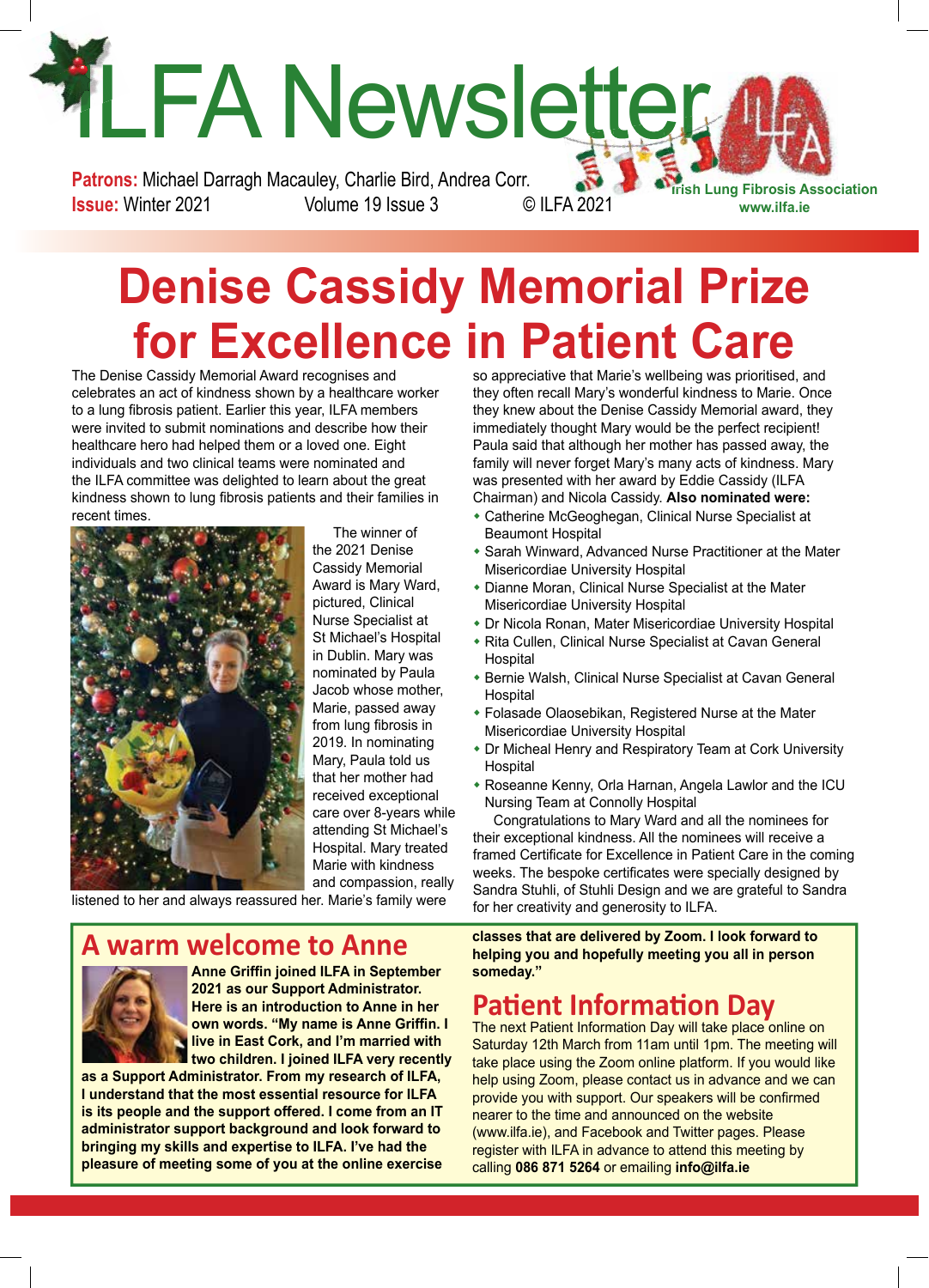# ILFA Information Day September 2021

Nicola Cassidy (ILFA Director) welcomed everyone to the virtual ILFA Patient information Day. This event received support of the HSE National Lottery Grant Funding for 2021 and this was ILFA's first time to receive National Lottery Funding which was much appreciated.

The first speaker was **Professor Killian Hurley**, Associate Professor at RCSI and a consultant in Respiratory Medicine at Beaumont Hospital, and his presentation was entitled "Better Care for Patients - Scheduled Care Pathways for Interstitial Lung Disease (ILD)".

Prof Hurley started by explaining Pulmonary Fibrosis, which refers to scarring of the lungs. The scar tissue usually affects the very small parts of the lungs where air is exchanged. Scar tissue causes stiffening of the lungs which makes it difficult to breathe. Sometimes the cause for the scarring can be identified for example it may be from side effects of certain medications, radiation, exposure to different types of moulds or birds, or an auto-immune disease such as rheumatoid arthritis, or scleroderma. In most cases, there is no cause found and the term used is Idiopathic Pulmonary Fibrosis (IPF). People who are diagnosed with IPF typically have shortness of breath for up to 12 months before they present, a dry cough, weight loss, sometimes clubbing (rounding) of their fingertips, and characteristic "Velcro crackles" can be heard when listening to the lungs with a stethoscope.

IPF is more common in men and the average age at diagnosis is 60's and older. IPF is rare in those under 50 years. Around 400 people (8 per 100,000 people) are diagnosed each year. The prevalence (number of patients that have IPF) is about 1,000 patients in Ireland. Survival after diagnosis is wide ranging and people typically follow one of three patterns (1) an accelerated pattern with fast disease progression (2) a stepwise pattern where they have exacerbations or flare-ups of their IPF, and it gets worse each time (3) slow progression. It's difficult to give a prognosis at the time of diagnosis, as often the doctor does not know the patient or how their disease is behaving, and monitoring is needed.

Ideally, a diagnosis of IPF is reached by consensus at a multi-disciplinary meeting with a respiratory physician, clinical nurse specialist, radiologist, thoracic surgeon, and pathologist. The patient is at the centre of this meeting and each case is presented with the x-rays, investigations, and biopsy if available. When a consensus is reached on the diagnosis, a plan is made to communicate that diagnosis and management plan to the patient. Importantly, there is no cure for IPF, yet. Some patients may be prescribed medications such as antacids to treat acid reflux which can contribute to the disease. There are currently 2 anti-fibrotic medications; Pirfenidone and Nintedanib, that can slow the progression but

cannot reverse the lung damage already present. There can be side effects with these medications that can be managed. The anti-fibrotics may not improve your symptoms but are associated with a survival benefit.

It is important to be well informed about other nonmedication treatments and ILFA has a range of leaflets and resources that are available free of charge. Other treatments include oxygen, pulmonary rehabilitation and exercise, and input from dieticians, social workers, palliative care experts who can help with symptom control and end of life care, and lung transplant assessment for patients who meet the criteria.

The second part of Prof Hurley's presentation focussed on discussions about a Care Pathway. Across the health sector, the term Care Pathway is often used interchangeably with clinical pathway, care programme, and integrated care pathway. These all refer to a process of systematically planning and evaluating that is focused on patient care and based on national and international guidelines. Essentially, it's a framework of care that is usually guided by principles and should be delivered locally to patients.

We know that there are benefits from attending an ILD Specialist Centre including reduced mortality in patients who are referred earlier and a worse prognosis for those who are referred later. Patients are more likely to get an appropriate referral and more likely to have their symptoms managed better if they attend a specialist centre.

ILFA has done a huge amount of work going back over 10 years to progress care for IPF patients. The National Patients Charter for IPF informs patients of the 6 key care areas that they are entitled to

- $*$  early diagnosis
- $\bullet$  clear information about IPF
- $*$  access to medications of oxygen
- $*$  access to pulmonary rehabilitation
- $\bullet$  early referral to national lung transplant center
- \* access to psychological and palliative care support services

In 2018, the Irish Thoracic Society (ITS) and ILFA prepared a report for the Department of Health which outlined what was needed in terms of Care Pathways; (1) A national registry to record patients diagnosed with IPF. It is important to appoint a national co-ordinator and data manager to track incidence, prevalence of the disease and the outcomes (2) Outline the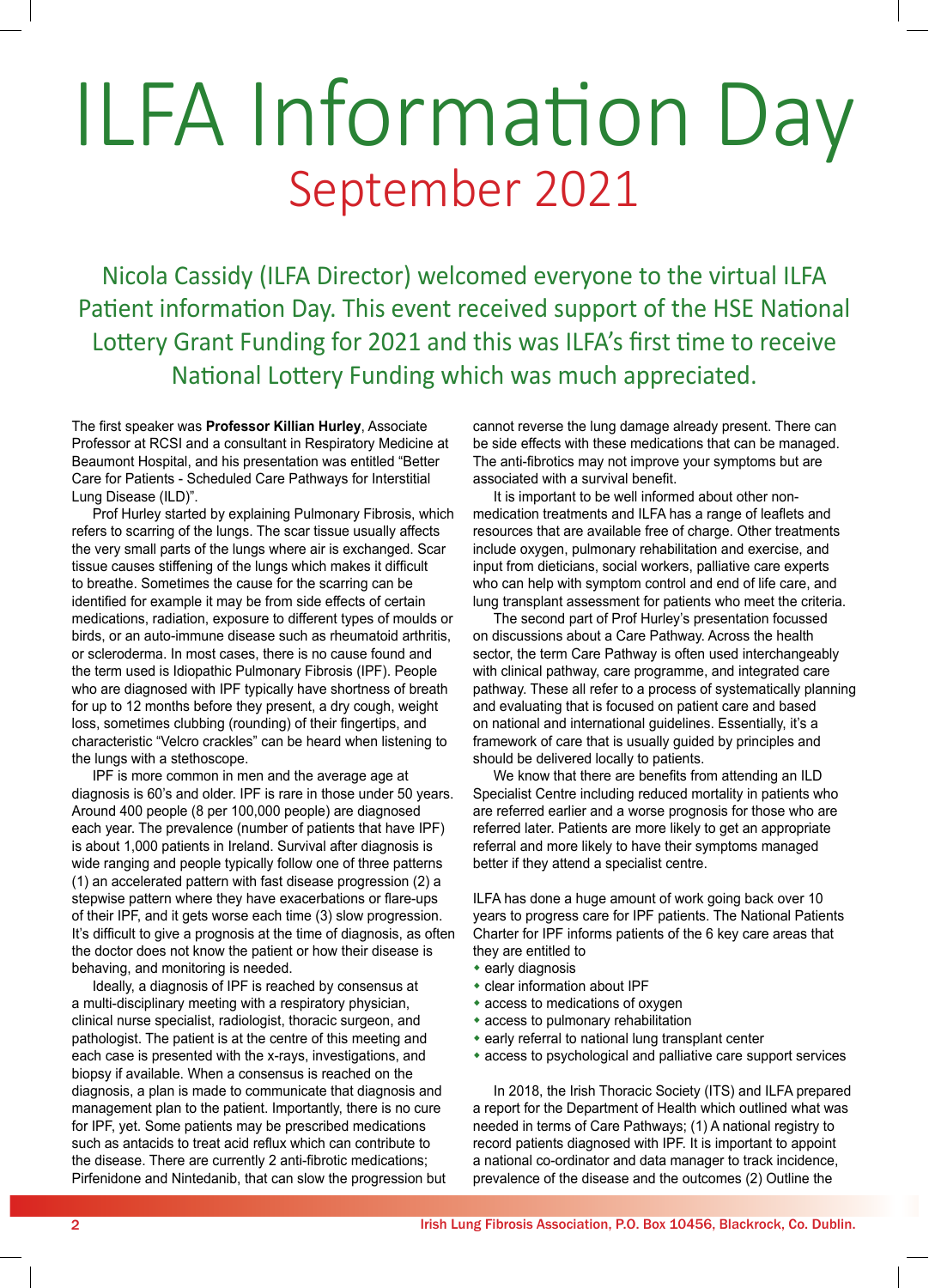structure of care pathways and multidisciplinary meetings across the country (3) Improve diagnosis and treatment.

Currently, there are 8 specialist centres, however there is no joined up framework to connect these and other hospitals across the country. The pathway in the ITS document outlines what should happen at each hospital/clinic visit and the MDT discussion (for example who should be there, what should be discussed, the personal care plan devised, and the people that are involved in that care plan, including physios, occupational therapists (OTs), dieticians and other doctors/nurses and paramedical staff.

3 years on, ILFA tried to determine how we are faring in terms of care by holding a World Café on Pulmonary Services and a patient survey which 112 people completed. They found that:

- \* 58% of patients had access to a clinical nurse specialist
- \* 38% were referred to a pulmonary rehab programme
- \* 25% were referred to a dietitian and referral to other services was poor - OT 8%, palliative Care 6%, psychologist 6% and speech therapist 3%
- $*$  45% had not been referred to any service.

There is no HSE funded care programme for ILD in Ireland that joins up the specialists with the support that patients need. We urgently need to establish a task force for lung health and include ILD in the Slainte Care Programme for scheduled care, create ILD networks across Ireland such as hospitals and care services in the community that are connected, develop ILD pathways around the principles of care, and improve access to personalised treatments, diagnosis and support. The HSE and Department of Health need to work with these groups to ensure that ILD Care Pathways are included in the Slainte Care Programme in future. We will continue to campaign for a care pathway for ILD

The next speaker was **Dr. Anne Marie Russell**, Senior Lecturer at the College of Medicine and Health at University of Exeter and Senior Clinical Fellow of the ILD Services at the Royal Devon and Exeter and Imperial College Healthcare NHS Foundation Trust. Dr Russell spoke about patient centred care.

Patients are the 'expert' in their care. The biopsychosocial model recognises that whilst a health condition is experienced as biological in origin, the impact is felt physically (pathology, symptoms, science, treatments, and investigations), psychologically (emotional well-being, stress, anxiety) and socially (impact on family/friends - burden, isolation, career, finances).

The key features of patient centeredness at an organisational level are:

- $\bullet$  Fast access to reliable health advice
- $\cdot$  Effective treatment
- $\bullet$  Continuity of care
- $*$  Involvement in decisions and respect for preferences
- $\bullet$  Clear, comprehensible information and support for self-care
- $*$  Involvement of and support family and carers
- **\* Emotional support, empathy, and respect**
- Attention to physical and environment needs

When it comes to Holistic Clinical Management, a multidisciplinary team is key to diagnosis, but there is also an interdisciplinary team which plays an important role in ensuring holistic care can be delivered. This team includes radiographers, clinical scientists, OTs, GP, dieticians, and other

clinicians, but also including secretarial support and the family. Patient advocacy has never been more important and patient advocacy organisations such as ILFA are fundamental to ensuring that we can maintain patient centred approaches.

When it comes to communication, 5 elements ensure full involvement of the patient, and that communication is twoway (1) Connecting and building rapport (2) Safety netting is a checkpoint for both sides to ensure that any uncertainty is addressed, particularly in the context of ILD - thinking about the unpredictable nature of exacerbations, or the potential side-effect of medication (3) Housekeeping concerns the dayto-day taking care of ourselves and our wellbeing (4) Clinicians should summarise by ensuring that you have understood the patients' expectations of the consultation (5) Ensure that the patient is happy with and understands the management plan. Following the consultation, the patient should feel informed and sufficiently confident of the management plan relating to their care which will include shared decision making (a collaborative process that involves a person and their healthcare professional working together to reach a joint decision about care).

Regarding digital and virtual consultations, it's important for clinicians to recognise that a lot of people are not comfortable with digital communication, therefore there is a need to personalise this connection even more and create empathy so that people can relax and talk. For patients it is important to make clinicians aware if you, live alone, or if you've got someone else on the call, as that might shape the discussion. volunteer how you are feeling psychologically. If you're using devices to monitor your condition remotely, it's important to understand what the parameters are, what the thresholds for change are and when you need to notify your team. Oxygen assessment is difficult to do over the phone, so it is essential to tell your team about any change in breathlessness, cough, fatigue, and fever. Ask about assessment for oxygen if you think that your requirements have increased.

The 'Patient-Centred Outcomes Research in ILD' statement from the American Thoracic Society identified that patientcentred outcome essential components are:

- $\bullet$  health-related quality of life
- psychological and emotional well-being
- $*$  symptom experience
- $*$  functional status
- $*$  oxygen needs
- $*$  hospitalisation and survival
- acquisition of knowledge

Breathlessness is a symptom that is common to most ILDs and has both psychological and physical components. The psychological impact relates to being aware of the sensation of being breathless leading to anxiety, feeling of panic, thoughts about dying, anger, low mood. The physical Impact can cause reduced activity, social isolation, reliance on help, cardio and muscular deconditioning, increased work of breathing.

The essential components of patient centeredness include providing a clinical environment for communication and a physical environment that makes one feel better, integrated care from an interdisciplinary team, being cognisant of the family impact and supporting people to have access to patient organisations, seeing the patient as a person, and sharing decision making and responsibility so that we can build a truly therapeutic alliance.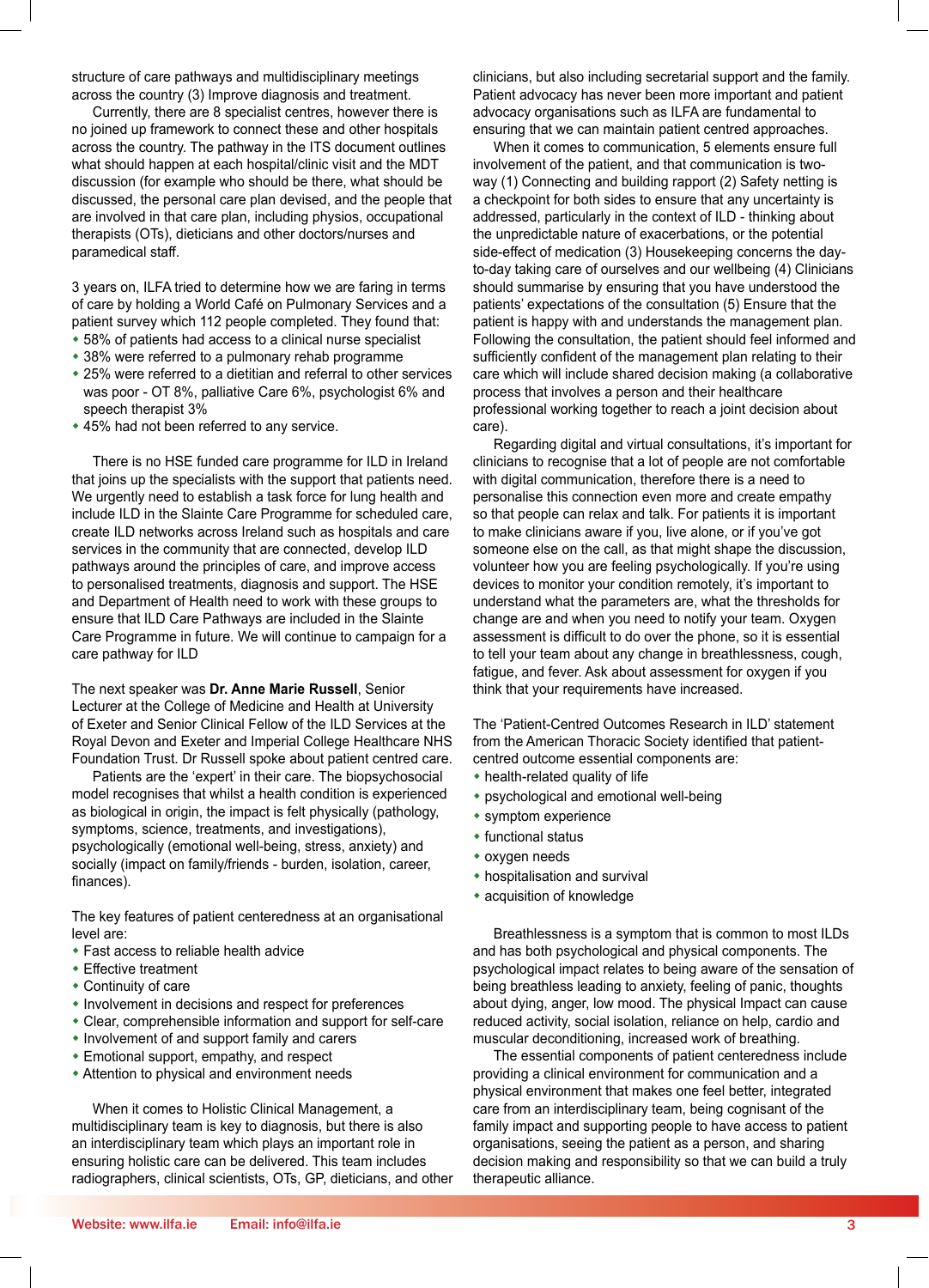**Dr Kate Devenney**, Clinical specialist physiotherapist at the Respiratory Assessment Unit at St. James' Hospital and the University of Limerick, was the next speaker. In 2021, Dr Devenney collaborated with ILFA and a group of students from the University of Limerick to deliver an online programme for pulmonary fibrosis patients. Dr Devenney's presentation was entitled "Exercising with Chronic Lung Disease - start moving and keep moving."

Exercise and physical activity are two terms used in relation to exercise training. Both are beneficial but differ in what they are trying to achieve:

- $\bullet$  Exercise is a planned structured intentional repetitive movement, and the overall aim is to either improve or maintain an aspect of physical fitness such as muscular endurance or muscular strength or cardiovascular fitness.
- $\bullet$  Physical activity is any movement that is carried out by the muscles that requires energy. Studies that have shown very significant health benefits in people who have higher fitness levels, exercise regularly, and are physically active.

Those who exercise regularly will feel less breathless, maintain a healthy weight, have improved muscle strength and endurance, quality of sleep, wellbeing, mood, balance (to reduce the risk of falls) and bone mineral density. When it comes to breathlessness and inactivity, after diagnosis some patients must slow down activities such as walking, curtail some activities due to breathlessness, and experienced difficulties going up the stairs. When you slow down or stop these activities altogether, you inevitably lose fitness. By being less active your muscles become weaker (weak muscles use more oxygen and are less efficient), you feel more breathless, become fearful of doing activities that make you breathless and this can cause you to avoid activities. This is called 'the cycle of breathlessness and inactivity'. Regular exercise or a more formal programme of exercise and education, known as pulmonary rehabilitation, are needed to break the cycle of breathlessness.

Although exercise training will NOT improve your lung fibrosis, it does improve your cardiovascular conditioning and your muscles' ability to use oxygen. Research has shown that exercise improves exercise capacity, decreases shortness of breath, and improves quality of life in lung fibrosis patients. Pulmonary rehabilitation is a universal standard of care and the "Irish Thoracic Society Position Statement on the Management of IPF" includes pulmonary rehab as part of the patient care pathway.

The American College of Sports Medicine recommends the following as a weekly prescription of exercise:

- **Aerobic exercise:** Any exercise where you get your heart rate and breathing up. Over a week, you should achieve 150 minutes moderate intensity exercise - 30 minutes, 5 days a week
- **\* Resistance or strengthening training requires the muscles** to work and hold against an applied external force which can be by using a machine, a weight in your hand, a resistance band. This type of exercise makes your muscles more efficient at using oxygen.
- w Flexibility, stretching and balance exercises to help reduce the risk of falls.

Exercise will look different for everyone and will depend on the severity of your symptoms and your disease, for some people aerobic exercise might be going out for a brisk walk,

for others that might mean going out for a slow-paced walk, for some patients, aerobic exercise might have to be performed in a seated position in a chair.

It is important to plan your days and fit exercise into your routine but remember not to expend all your energy in one day. With exercise, you need to make sure you are getting the right intensity of exercise. The Borg scale runs from 1 to 10 (0 indicates no breathlessness at all, 10 indicates maximum breathlessness). Aim to keep your level of breathlessness around 3 to 4 for moderate intensity exercise. If you feel your level going beyond moderate, you need to stop, slow down and pull back the level of effort.

When it comes to exercise training, start low and build slow both in the frequency, amount of time, intensity, and type of exercise. Begin with something that is manageable and achievable for you, and slowly build up over time to get those 150 minutes per week, not forgetting the resistance training two days per week. If you have any concerns about exercise or have been completely sedentary, you should consult your doctor before starting any exercise programme.

To exercise safely, avoid strenuous exercise if you are feeling unwell, have an exacerbation of symptoms, always use oxygen while exercising if it has been prescribed for you. The oxygen is to help you to do more so use it appropriately while exercising, pace yourself and allow yourself to recover between exercises. Stop exercising if you experience chest pain, dizziness/fainting or severe breathlessness.

Everyone will have a different preference for how to exercise; whether it's putting on a podcast, going for a walk, doing an online class, going to the gym by yourself – try different things and find out what's best for you. Goal setting will help you to improve your adherence and likeliness to continue with exercise. Be clear in what you want to achieve, set a realistic goal, break it down into smaller steps and write it down or tell someone for accountability!

**Monica Devine**, Occupational Therapy Manager at Clontarf Hospital in Dublin, delivered a presentation entitled "What do Occupational Therapists do?

Data from a recent ILFA survey revealed that for a lot of patients with lung fibrosis, there is little access to Occupational Therapy (OT). 45% of IPF patients are not referred to any HSE support healthcare services and only 8% of patients were referred to Occupational Therapy.

There are a lot of specialist treatments that OTs can offer patients with lung fibrosis and the OT role can differ depending on where the OT is based whether in the hospital or in the community. OTs should help you to do things that are important and meaningful to you, such as help with bathing, dressing, eating, leisure, and sleep and this is achieved through education, useful aids and modification of your environment i.e. changing your home environment to make it easier and safer for you.

With hospital OT, the focus is on getting you home from hospital as soon as possible and as independent as possible, helping you with daily tasks such as washing, dressing, and cooking. You will be provided with techniques to make these tasks easier, so you waste less energy doing these essential tasks, energy conservation and stress management.

The Community OT or Primary Care OT will assess you in your home, recommend how you can change your home to make it easier for you to use it, give you equipment to make daily tasks easier, so you waste less energy, and help you with OT reports for grant applications for housing adaptations.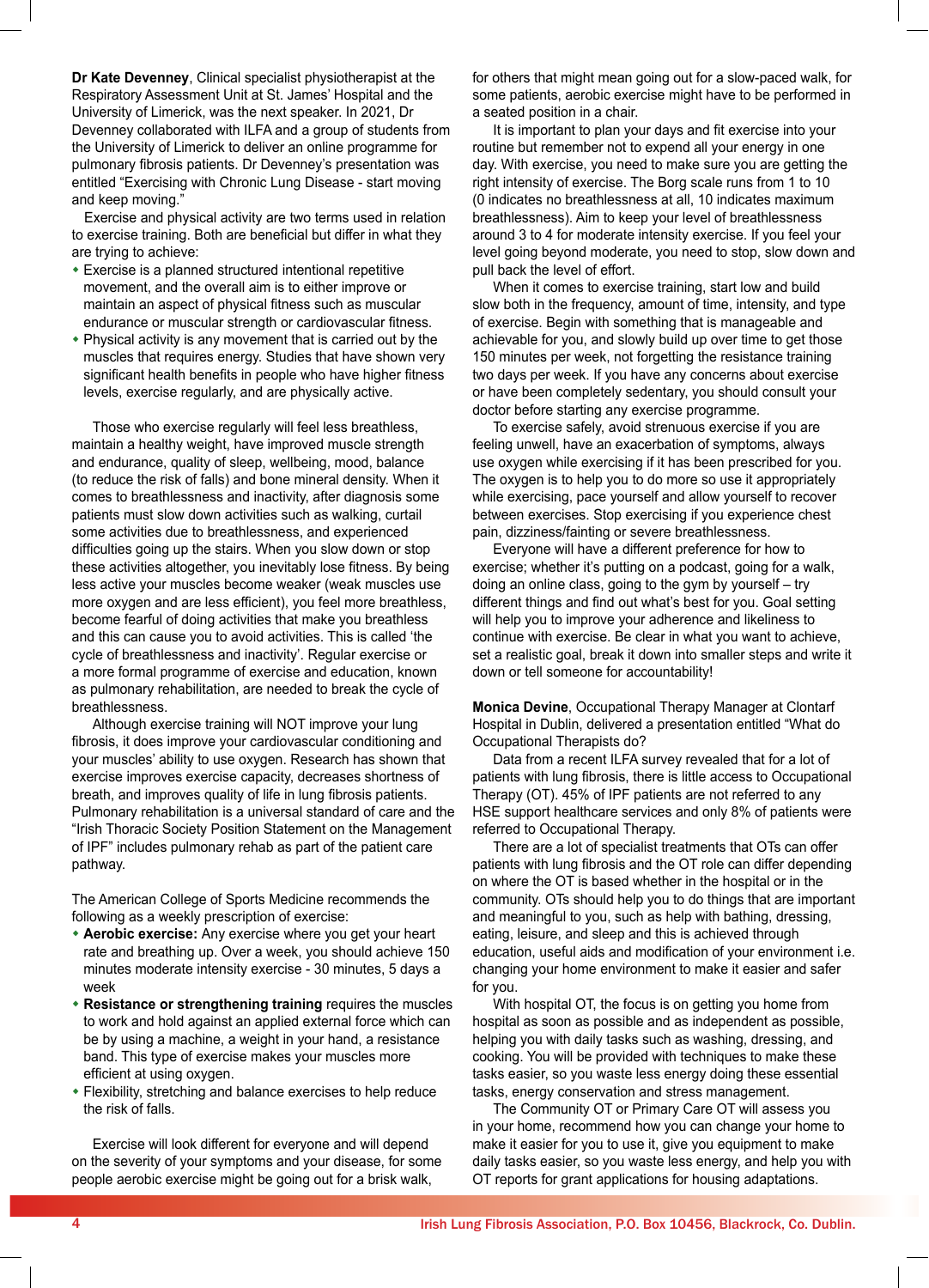It is important that you are not afraid to ask to be seen by an OT. The referral routes, particularly within hospitals are not established yet, so services may only become available by asking! If you want to see an OT,

- \* you can ask at the hospital whilst the service may not be established, it is becoming more common for patients with lung fibrosis to be seen by OTs
- You can ask your GP or public health nurse to refer you to a Community OT
- You can access an OT privately (See the list on the Irish Association of Occupational Therapists website – www. aoti.ie)
- See an OT privately if you need a grant report done quickly and most of the cost of that will be refunded by your county council.

Monica discussed some of the most important areas of your home that may require adaptation. Considering access to the home – are there steps? do you need a ramp, grab rails, are there holes in the driveway, adequate lighting. In the kitchen you should keep items you use regularly on the countertop to avoid unnecessary effort, use a trolley to carry items, clean spills immediately to avoid falls, consider meals on wheels if cooking is becoming difficult. In the bedroom ensure you have essential items within reach: light, glasses, alarm, and phone. Take your time getting out of bed, ensure the bed is a suitable height, be careful of loose sheets. In the bathroom use a nonslip mat in the bath/shower, consider a shower chair, leave the bathroom door unlocked, never use a towel rail to support your weight, install grab rails beside the toilet and consider a comfort high seat for the toilet. In relation to the stairs, you should always use the banister or rail, take one step at a time, consider a second rail or a stair-lift and don't carry anything on the stairs that requires two hands.

The OT can help you with grant schemes available for home adaptations, which can be expensive.

The Housing Grants Scheme (HAGs) are for private homeowners only with a maximum grant of €30,000. The grant is to help cover the cost of required adaptations to render an accommodation more suitable for the needs of the patient. Typical works include stair-lifts, access ramps, level access showers, and downstairs toilet. The County Council will provide documentation required for applications and discuss all the terms and conditions.

The Mobility Aids Grants Scheme is available to private homeowners only to a maximum grant €6,000. The grant helps cover the cost of basic works for mobility problems such as stair-lifts, access ramps. Please note that a report from an OT is required for stair-lifts.

The Housing Aid for Older People covers electrical re-wiring and roofing repairs etc. No OT report is necessary as the reason for work being required is due to the condition of the property and not ill health.

Disabled Persons Grants Scheme for Tenants - You should contact your Council for more information. It is important to know that for Housing Grants schemes, an application for any housing grant will NOT be entertained where works have commenced. Reports for works to be done should come from a Community OT or private OT but not from a hospital OT. The process can take a long time so plan. You can contact your local council for application forms and information.

**Professor John Baugh,** Associate Professor in Medical Science at UCD School of Medicine and Research Group Leader in UCD Conway Institute of Biomolecular and Biomedical Research gave a presentation entitled "Role of the Diet and Microbiome in Respiratory Disease." Professor Baugh is involved in research on inflammatory cells including monocytes, macrophages (cells in the blood that respond to injury and normally co-ordinate a wound healing response) and fibroblasts (cells within the tissue in the lung that build the architecture of the lung and the scaffolding that all the important cells live on).

We all know that fruit and vegetables are good for us but why? We know that the fibre in fruit and veg help support the gut and the bacteria that live within the gut called the microbiota. There are links between the diet, the gut microbiota and gut health, and other organs including the lungs.

A Western diet is typically low fibre and high fat, and this coupled with sedentary lifestyles has contributed to cardiovascular diseases. The greatest number of bacteria is in the gut, and they produce energy for the cells in the gut. Because the modern diet is low in fibre, this causes an imbalance. We know that patients with diseases show a change in their gut bacteria, and we are trying to see if there is a link between the cause and the disease or whether it is just a coincidence. There is a lot of emphasis on emerging links between diet and lung disease - is the microbiome the crucial link? The Western diet has only evolved in the last four generations. One concern is that over the generations, we are losing the beneficial bacteria and they are becoming extinct. We need to protect these bugs to ensure a healthy gut.

There are two main types of dietary fibre (1) Insoluble fibre - the one we are most aware of. This keeps us "regular" and includes whole grains, roughage, brown bread, bran flakes (2) Soluble fibre is found in the same places - in wholegrains, fruit and veg, but it's soluble so it dissolves in liquid. Our digestive system cannot break it down so we cannot use it. Essentially it is a fibre, but it is soluble. It includes pectin in fruit, glucans in oats, inulin in wheat. All vegetables, wholegrains, and fruits (especially those with soluble fibres) form the fuel that these bacteria can breakdown to produce energy for themselves and in doing so, they produce Short Chain Fatty Acids which then get into the blood and circulate.

Prebiotics are the fuels that the bacteria breakdown, probiotics are the bacteria themselves (note there are some benefits to taking these orally) and postbiotics – science is working now to bypass the diet and bypass the bugs and give people the beneficial molecules. There is interest in the pharmacology of these molecules.

As everyone is different, and each person is in a different environment, large population studies are needed to understand the impact of diet on disease. Studies in the US (100,000 patients) and Sweden (45,000 patients) showed a significantly lower risk of COPD in patients who have a high fibre diet. Other studies highlighted that healthy adults with a high fibre diet, had improved lung function and this is independent of other variables. There is no evidence yet from patients with pulmonary fibrosis that diet has an impact on modifying the microbiome, but we do know there is an association between diet and lung function. In animal models, we know that if you feed animals the post-biotic, inflammation is reduced and therefore there are reduced viral problems. Experiments in animals show a benefit from a high fibre but it's very difficult to translate these findings to humans. Nonetheless, there is compelling evidence that manipulating either the diet, the actual bacteria, or the metabolites, can help improve respiratory disease.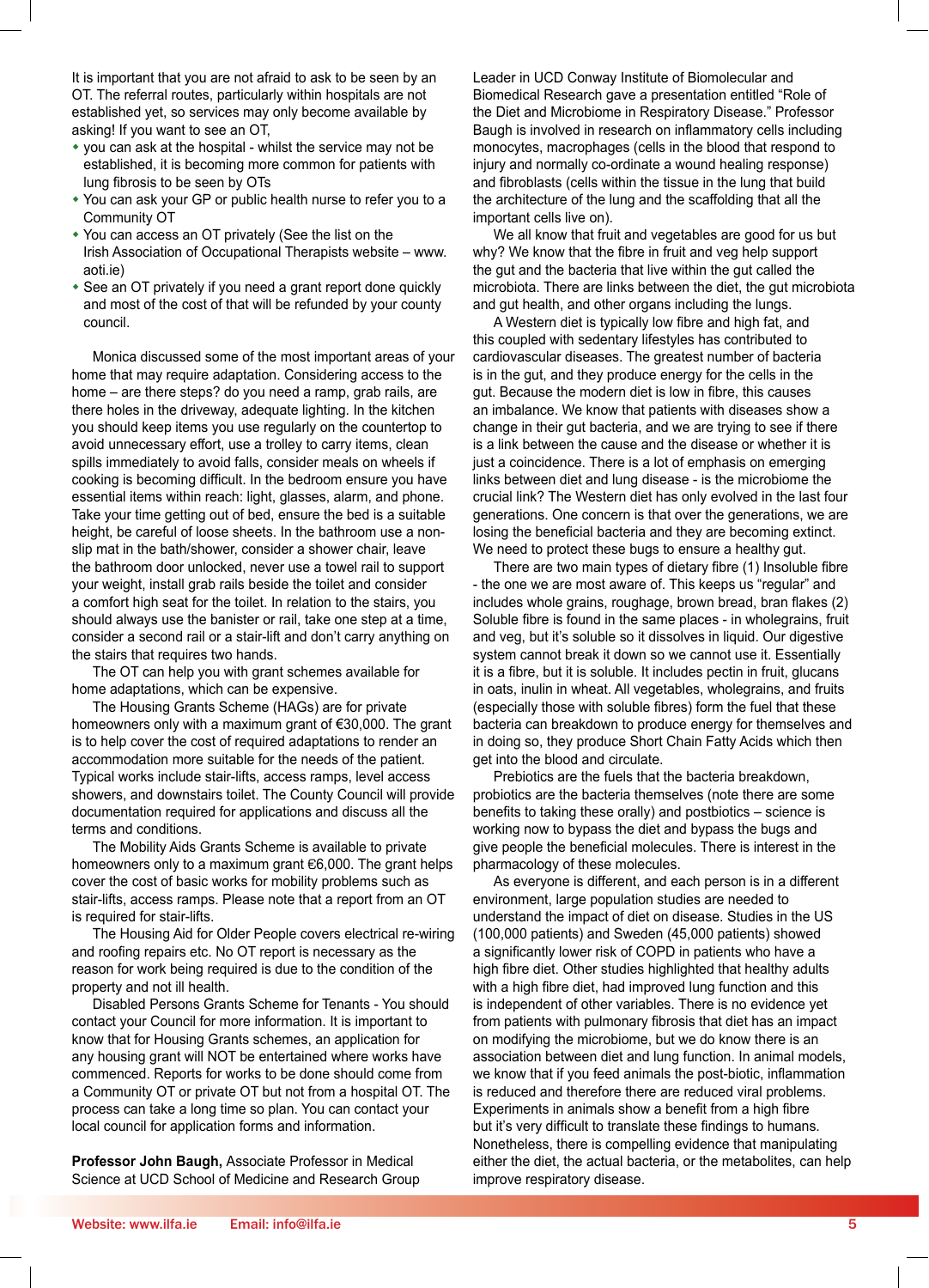Dr Baugh explained that diet can most definitely affect the inflammatory phase of the injury and his laboratory is researching fibroblast responses with financial support from ILFA. Although, the data is preliminary it appears that Short Chain Fatty Acids produced in the gut can modify the behaviour of fibroblasts and reduce their ability to make scars. Getting the balance right might lead to reduced inflammation and potentially help prevent or reduce the fibrotic responses. When it comes to our microbiota, we need to look after our diets by increasing the fibre to produce healthy molecules.

**Sean O'Se** who is based in Kerry delivered a short presentation entitled "An IPF patient perspective". Sean moved to Ireland after retiring as a Business Analyst in the IT industry. He was a fit person and enjoyed badminton, ballroom dancing and walking every day. 18 months after moving to Dingle he noticed that he was breathless when walking uphill and assumed it was age-related. His GP prescribed medication for reflux and his breathlessness was investigated further.

X-rays showed fibrotic changes in both lungs and Sean was referred to Cork University Hospital. After more tests, Sean was diagnosed with IPF and started on antifibrotic medicine. Sean joined ILFA and said, "I got a nice welcome from Gemma and was invited on an online exercise class run by University Hospital Limerick under physiotherapist Gordon Cagney".

Sean has taken part in the class for over a year and half and finds it very beneficial. Sean spoke about other

opportunities from ILFA that he enjoyed such as the World Café, attending the EU IPFF conference, patient information days, 'Let's talk' sessions, Sing Strong course, and a 12 week respiratory course by Limerick University physiotherapy students.

Sean said "Apart from being incredibly supported by ILFA, and fellow IPF patients, I've gained some really good knowledge about the disease process, especially with sessions like this one today. I've had access to the latest IPF research, respiratory self-care, learning and understanding about palliative care, and awareness of stresses caused to carers. And for me, I have a rewarding feeling that I am not alone in this disease and there are other people that I can talk with." He ended by saying "I want to thank everyone associated with ILFA. ILFA has made a very big difference to my life. Because there is no cure for IPF, I know that at least I am getting support in other areas and it helps me, not just physically, but also mentally. Of course, I have the ever-helpful Gemma – tremendous – always there every week. And I would also like to give a mention to Gordon Cagney and Petra Grehan for the excellent exercise classes".

*A video of the Patient Information Day is available to watch via the ILFA website and You Tube channel. Sincere thanks to Paula Jennings for volunteering her skills and transcribing the text of the event for ILFA to edit.*

#### **Terence Moran Memorial Award**

The Irish Thoracic Society Interstitial Lung Disease Education Day took place in September 2021. The event was held as a virtual ILD Multi-Disciplinary Team and Clinical Update with case presentations from trainees in respiratory medicine and contributions from leading clinicians. ILFA was humbled that the inaugural Terence Moran Memorial Award, named in honour of our esteemed founder and leader for 15 years, was awarded to the bestcase presentation. The finalists for the Terence Moran Memorial Award were:

- **Dr Padraic Ridge, Galway University Hospital**
- Dr Eamon Mullen, Connolly Hospital
- Dr Peter Leahy, St Vincent's University Hospital
- Dr Sean Garvey, Beaumont Hospital
- Dr Liam Chawke, Mater Misericordiae University **Hospital**

Professor Jim Egan, Mater Misericordiae University Hospital spoke eloquently about Terence Moran with a warm and fitting tribute. Both men had worked together to set up ILFA in 2002, along with Nicola Goodbody and Marie Sheridan. The charity flourished under Terence's leadership, and the ILFA committee was shocked and saddened when Terence passed away suddenly in 2018. Nicola Cassidy, ILFA Director, also paid tribute to Terence and described how much this special award means to Terence's family, the ILFA committee and the wider ILFA community. Professor Killian Hurley announced that the winner of the Terence Moran Memorial Award was Dr Liam Chawke, Specialist Register at the Mater Misericordiae University Hospital. Warmest congratulations to Dr Chawke on his success. Dr Chawke will receive an engraved Dublin Crystal Award and an educational bursary as part of his prize.

#### **ILFA's World Café is shortlisted for an Irish Healthcare Award**

The Irish Healthcare Awards are Ireland's most prestigious medical awards. This was the 20th year of the awards that recognise and celebrate the impressive and diverse projects in innovation and excellence across the Irish healthcare sector. The Irish Lung Fibrosis Association was delighted to receive news that our multistakeholder "World Café on Pulmonary Fibrosis during Covid-19 and Beyond" was shortlisted for the Patient Organisation Project of the Year 2021. We were nominated alongside two other great charities; Asthma Ireland and Croi (who were the overall winners) in this hotly contested category. The black-tie awards night took place on Monday 15th November in Dublin. Nicola Cassidy (ILFA Director) and Gemma O'Dowd (ILFA Administrator) attended the dinner along with representatives from Roche Products Ireland, who supported the World Café, with additional support from The Community Foundation of Ireland / RTE Does Comic Relief Adapt and Respond Fund. Everyone had a lovely night out and enjoyed the awards ceremony that was presented by Dr Nina Byrnes.



Dr Tony Holohan, Chief Medical Officer of Ireland, received the Outstanding Contribution to Irish Medicine Award and delivered a virtual address to the attendees, thanking everyone for their good wishes. Dr Holohan thoroughly deserved the award and kindly dedicated it to the healthcare staff of Ireland who have worked so caringly under enormous and relentless pressure during the Covid-19 pandemic.

**Nicola Cassidy and Gemma O'Dowd.**

It was great to learn about amazing healthcare initiatives that are improving patients' lives across the country. ILFA was thrilled to be nominated and although we didn't win, we were delighted that our patient-centred work was recognised and helped create awareness of the healthcare challenges facing lung fibrosis patients. Sincere thanks to everyone who sent us good luck messages.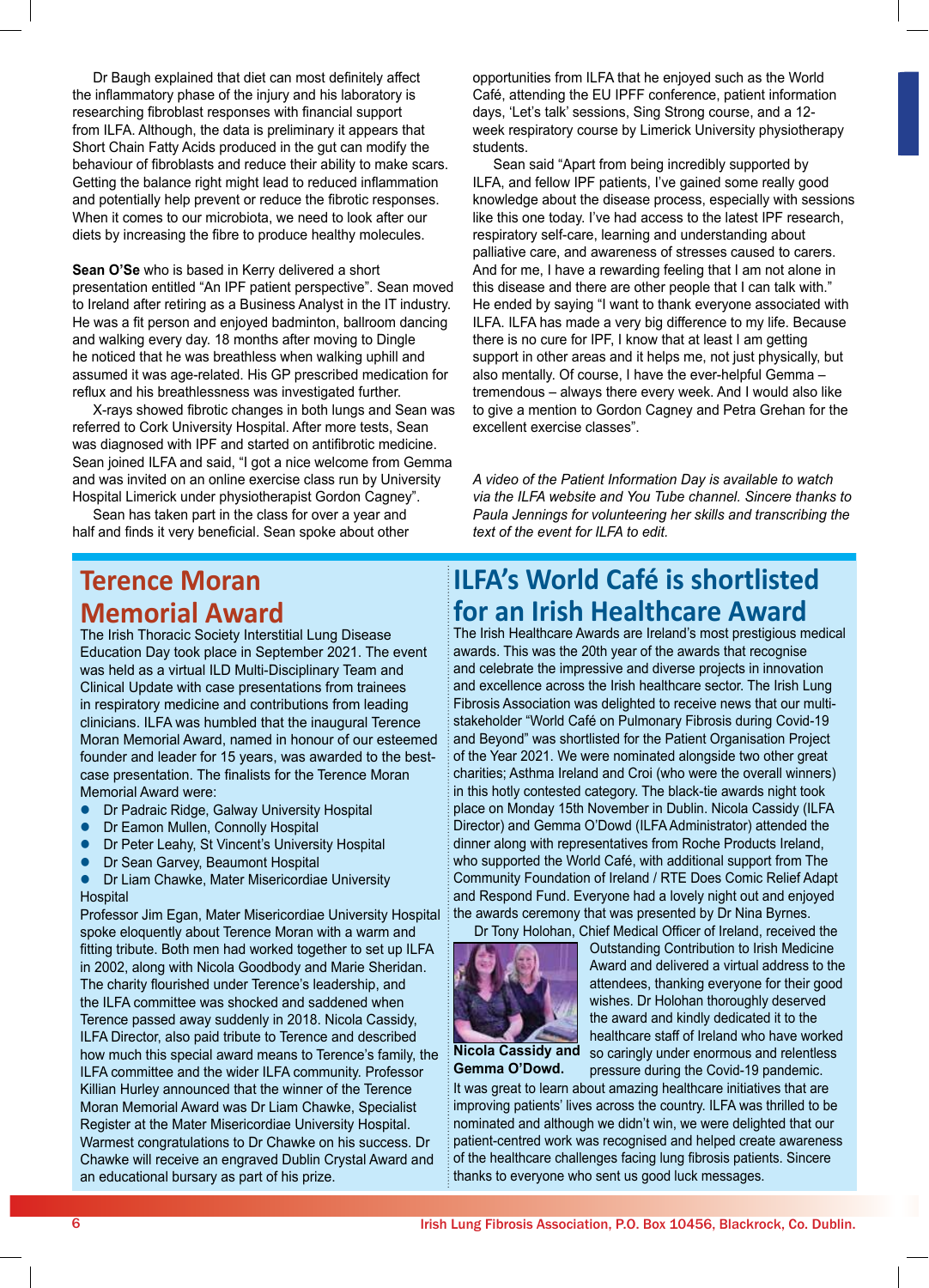# **Advocacy**

#### **ILFA Joins HRCI**

The Irish Lung Fibrosis Association (ILFA) was accepted as a member of Health Research Charities Ireland (HRCI) in September 2021 after a successful application. HRCI is the national umbrella organisation of charities active in medical and health research, together representing over 1 million Irish patients. 40 members span many areas of health, including rare diseases and many forms of chronic illness and disability. Through support and advocacy, HRCI represents their joint interests, working with them and the wider health research community to improve health and prevent illness through research.

that one of the key reasons for the decline in transplants in Ireland between 2019 and 2020 is that transplant resources, including clinical staff, were diverted to treat COVID-19 patients, or because transplants and assessments were paused due to facilities being adjacent to COVID-19 wards. This is likely to explain, for example, why the heart and lung transplant programme in the Mater Hospital was most disrupted by COVID-19 compared with all transplant programmes. "It's also likely that the number of transplant assessments decreased significantly during this period, so the lengthening waiting lists for approved transplants will not give the full picture of all those who need a life-saving transplant."

#### **Irish Donor Network Activities**

The Irish Donor Network (IDN) is a group of patient organisations who advocate for organ donation and transplantation in Ireland. The patient groups include Cystic Fibrosis Ireland; COPD Support Ireland; Cystinosis Ireland; Children's Liver Group, the Irish Lung Fibrosis Association; the Irish Thoracic Society; the Irish Heart and Lung Transplant Association; and Alpha-1 Foundation Ireland. On 30th September, the IDN issued a press release to express deep concern at significant decline in transplantation and organ donation rates and call for a range of measures from the government. The press release highlighted some important data in relation to organ donation and transplantation.

- l Organ transplant rate decreased by 32% in 2020 compared with 2019 with deceased organ donation rate down by 27%
- Ireland was placed 18th out of EU 28 countries for transplants in 2020 (down from 14th place in 2019)
- l Ireland was placed 17th out of EU 28 countries for deceased organ donation in 2020

The IDN called on the Government to revive organ donation and transplantation in Ireland by developing a plan to bring Ireland into the Top 10 EU countries for transplantation and organ donation; increasing investment in facilities and staffing; and enacting the Human Tissue Bill to introduce soft opt-out organ donation. In Ireland, data from Organ Donation Transplant Ireland revealed that:

- l Lung transplants down 58.2% in 2020 compared with 2019
- Heart transplants down 42% in 2020 compared with 2019
- l Liver transplants down 44.9% in 2020 compared with 2019 • Kidney transplants, from both living and deceased donors,
- are down 21.3% compared with 2019

The IDN has repeatedly called for the urgent enactment of the Human Tissue Bill and soft opt-out organ donation to make more organs available for transplantation, as per the commitments of the current and previous Programmes for Government. There is a need to accelerate the full return of all transplant facilities used for COVID-19 (and those impacted by COVID-19) for their original transplant purpose and to significantly increase investment in organ donation and transplantation, including an immediate organ donation and transplant 'revitalisation fund.'

Philip Watt, Chairperson, Irish Donor Network and CEO Cystic Fibrosis Ireland said "The Irish Donor Network is aware

## **World Physiotherapy Day**

World Physiotherapy Day took place on 8th September and ILFA extended our best wishes on social media to all physiotherapists especially those helping lung fibrosis patients reach their full potential. Special thanks to Gordon Cagney, Niamh Julian, Petra Grehan, Roisin Cahalan and Kate Devenney for their help in delivering online classes in association with ILFA in 2021.

### **Healthcare Education**

ILFA recently awarded educational bursaries to 8 clinicians from various hospitals to study Cognitive Behavioural Therapy (CBT). The award recipients are:

- Gordon Cagney, Respiratory Physiotherapist, University Hospital Limerick
- **Carmel McInerney, Advanced Nurse Practitioner** Respiratory, Ennis Hospital
- Liga Kokina, Respiratory Clinical Nurse Specialist Respiratory University Hospital Limerick
- Olivia Quinn, Clinical Nurse Specialist, Nenagh General **Hospital**
- l Jean Ryan, Clinical Nurse Specialist, Mater Misericordiae University Hospital
- l Noelle Ryan, Clinical Nurse Specialist, University Hospital Limerick
- Grainne Coffey, High Dependency Unit, Tralee University Hospital
- l Grainne Murphy, Senior Respiratory Physiotherapist, Mater Misericordiae University Hospital

### **Anail Conference 2021**

The Anail Respiratory Nursing Conference took place virtually on 17th September. Nicola Cassidy, ILFA Director, gave an update on ILFA's recent news and events and began by thanking all the healthcare professionals for their incredible efforts during the pandemic. ILFA is grateful to Anail for the opportunity to raise awareness about our work.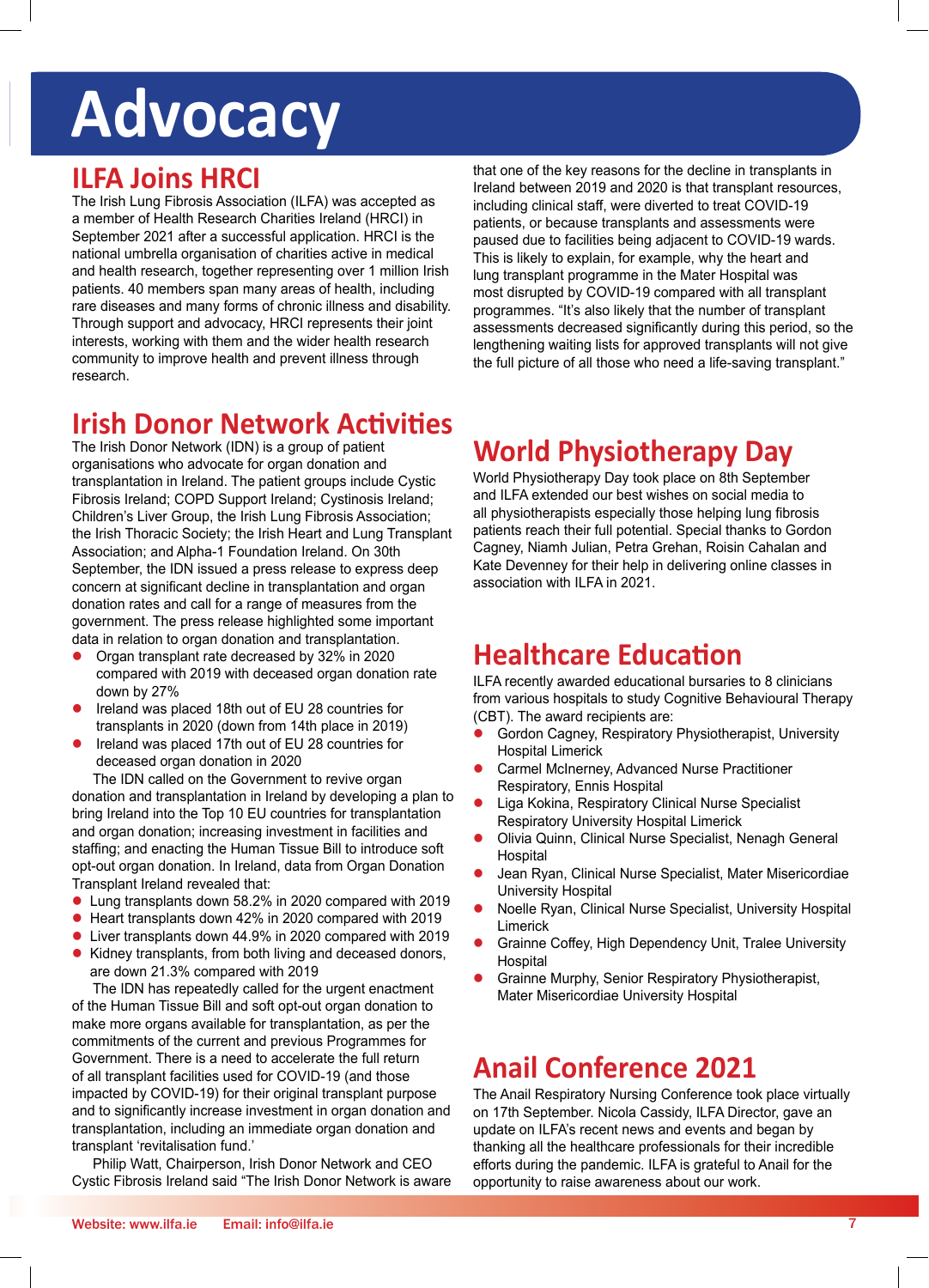# **ILFA'S Virtual Candle Lighting Ceremony**

In October we usually celebrate the ILFA Ecumenical Service of Prayer and Reflection and gather as a community. Even though some of the public health restrictions had eased, we decided that the ILFA Service would not take place to ensure everyone's health and safety.

For the second year running, ILFA invited people to light a candle at home at 6pm on Saturday 23rd October in support of patients and their families, and to remember loved ones with lung fibrosis who have died.

We were delighted that so many of the ILFA community near and far responded to this event from the comfort and safety of their homes. We even had people join us from as far away as Norway and the USA and candles were lit in support of lung fibrosis patients and in memory of those who are no longer with us. Many people posted appreciative comments and shared photos on the ILFA Facebook page. A selection of photos is included here. The candle lighting event proved to be a uniting, and comforting activity for many people. Thank you all for coming together virtually as a strong and supportive community.



### **Greetings from Canon Charles Mullen**

"The lifting of Covid-19 restrictions has been welcomed by most, though many of us remain cautious. The restrictions forced difficult adjustments on us, yet amongst the problems there are 'lock-down' things I find comforting. The phone, messages, e-mails, cards, and letters, along with Zoom, Teams and so on have kept us in touch so that we feel less isolated but still safe. Added to these is prayer – our conversation with God through which we offer our requests, our concerns about the wellbeing of others, and our thanks for God's mercies. We come to know that we're surrounded and supported by the prayers of others, by the faithful departed, by the saints and angels, the whole company of heaven.

A wonderful example of this is the remote candle lighting ceremony to support us in prayer and to remember the dear faithful departed who died in the hope of the Resurrection.

We're greatly blessed by our fellow members of ILFA. We give thanks for all ILFA does to keep us together as a community that hasn't been diminished by restrictions, but which continues to flourish every time we remember one another and keep in touch with one another and pray for one another."

> **The Reverend Canon Charles Mullen Dean's Vicar, St Patrick's Cathedral, Dublin**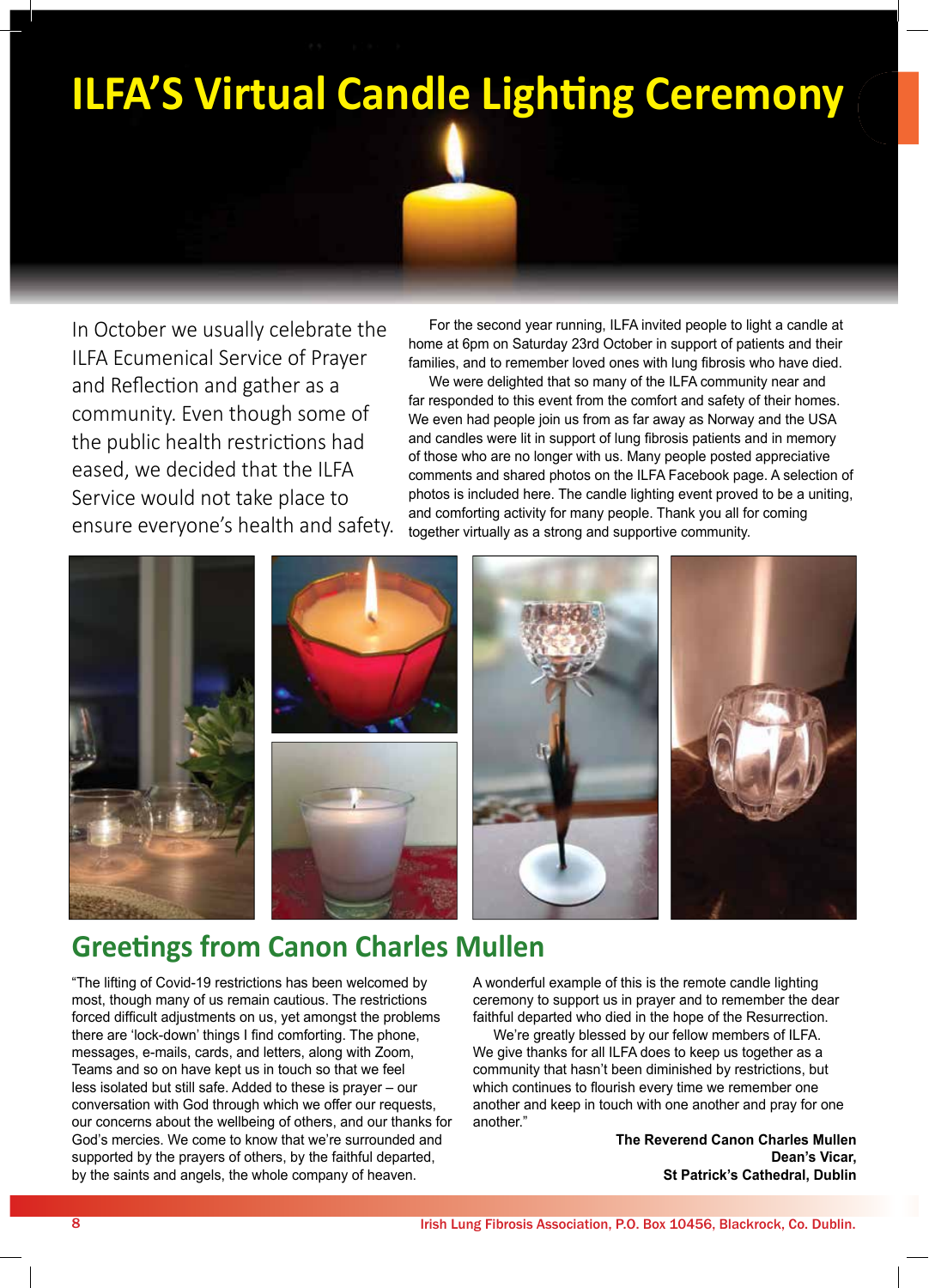# **Research**

## **Irish Thoracic Society Meeting**

The annual meeting of the Irish Thoracic Society took place virtually on 19th November. ILFA presented three electronic posters at the event that were based on recent research activities.

**1. The Irish Lung Fibrosis Association's Multi-Stakeholder World Café on Pulmonary Fibrosis Services in Ireland During Covid-19 and Beyond**: This work described the methodology and results of ILFA's virtual World Café forum to identify key stakeholders' experiences of healthcare services during COVID-19 and priorities for future care. Seventytwo people participated and discussed (1) Diagnostics, (2) Healthcare Supports, (3) Psychological Support, (4) Integrated Care. Most patients experienced significant delays in diagnosis; paucity of access to dietetic advice, palliative care, social support, and psychological services for patients and caregivers, and lack of integrated care across hospital and community-based services. Post COVID-19, a blend of faceto-face and virtual care while considering patient preference could improve future healthcare access. The findings of the World Café indicate that a National Clinical Programme for pulmonary fibrosis is required to improve diagnosis and ensure equity of access for healthcare supports.

#### **2. Lung fibrosis patients identify deficiencies in vital**

**healthcare support services:** ILFA conducted an online survey from 19 July-2 August 2021 to determine the healthcare support needs and experiences of lung fibrosis patients. 99 lung fibrosis and 13 post-transplant patients responded. The results showed that essential support services are lacking for lung fibrosis patients.

- l 42% of patients did not have a clinical nurse specialist
- 62% had never been referred to a physiotherapist-led pulmonary rehabilitation programme
- Only 25% were referred to a dietitian and other services; social worker (9%), occupational therapist (8%), palliative care (6%), clinical psychologist (6%) and speech therapist (3%)
- 45% of patients had not been referred to any service

For all services, most referrals happened more than 12-months after diagnosis, but patients felt they would have benefitted from referral to the following specialties at the time of diagnosis; physiotherapist-led pulmonary rehabilitation programme (65%), dietitian (51%), clinical psychologist (45%).

**3. Survey of pulmonary fibrosis patients who participated in online group exercise classes to facilitate physical activity during Covid-19 pandemic:** ILFA was delighted to collaborate with the respiratory team at University Hospital Limerick on the survey of ILFA's online exercise classes. The physiotherapist-led weekly exercise classes commenced in May 2020. 53 participants completed an online survey in May 2021 to assess the impact of the virtual classes and attitudes towards physical activity.

94% of patients were diagnosed with IPF, 6% were posttransplant patients

- 36% used oxygen all the time or most of the time
- 11% of the respondents were on a public waiting list for either face-to-face or virtual pulmonary rehabilitation.
- A rating of 'excellent' was awarded by 73% of respondents for help in overcoming anxiety about exercising online.
- 64% reported being more active and 68% reported being less fearful about doing exercise since starting the online classes.

Overall online exercise classes have provided substantial physical and emotional benefits to IPF patients.

#### **ILFA Research Published in the BMJ Supportive & Palliative Care**

ILFA's patient centred research entitled **"Fibrotic interstitial lung disease - palliative care needs: a World-Café qualitative study"** was published in the British Medical Journal Supportive & Palliative Care in October 2021. The paper describes the methodology and outcomes of the ILFA World Cafe on Palliative Care and Planning for the Future that took place in June 2018.

Sincere thanks to everyone involved in this project especially the patients, carers, healthcare professionals and industry professionals who participated in the World Cafe, and the facilitators, leaders, and note-takers. Special acknowledgment to our wonderful medical writer Amy Boulstridge, who provided enormous help and support progressing the paper. Thanks also to our amazing collaborators and friends - the healthcare professionals, patients and carers who contributed to the paper. You can read the article via the ILFA website, **www.ilfa.ie**

### **Celebrating our recent publication!**



In November some of the authors of "Fibrotic interstitial lung disease - palliative care needs: a World-Café qualitative study" met online to celebrate the publication of ILFA's patientcentred research. Huge thanks to everyone involved in this valuable collaborative project. ILFA would like to dedicate this special paper to Liam Mullaney, Joan Doyle, Barney Meaney and Kathleen Evans who were involved in the project both in 2018 and more recently, but who have since passed away. Their contributions helped shape this important research and we are grateful to them for sharing their experiences and insights.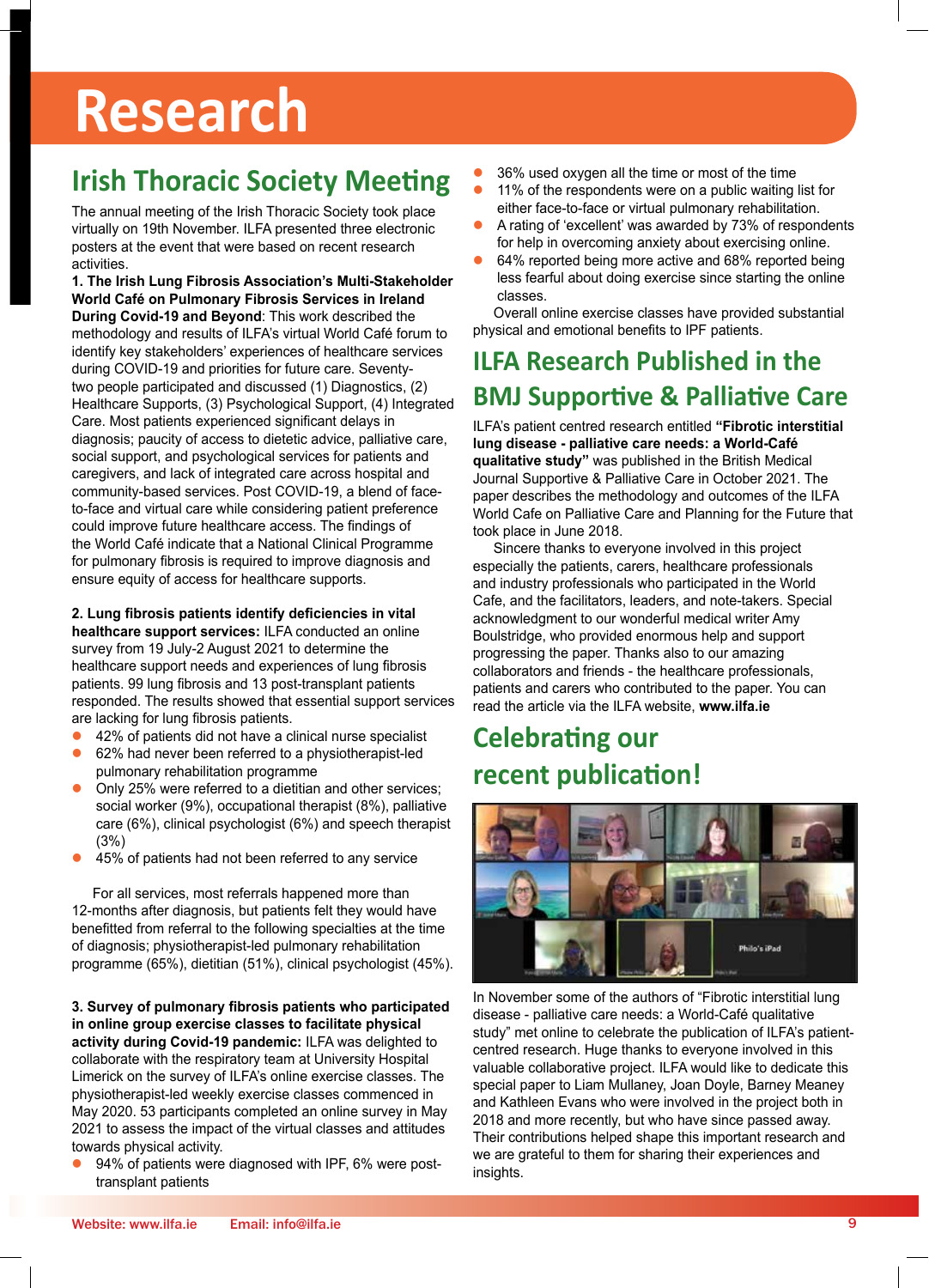# **ILFA's Online Activities for Patients**

Here are some of the online activities offered by ILFA. Please contact us if you would like to know more, get information on how to use Zoom to join the events, and to register in advance to take part. Email **info@ilfa.ie** or call **086 871 5264** to join the class. We look forward to seeing you!



**ILFA's online exercise classes** for lung fibrosis patients usually take place on Monday and Thursday every week at 11am. Occasionally we need to change the time and date to suit the schedule of the respiratory

physiotherapists delivering the classes.

We are enormously grateful to Gordon Cagney, Respiratory physiotherapist at University Hospital Limerick and Petra Grehan, Respiratory Physiotherapist at the Mater University Hospital for their work and commitment to the exercise classes. We have received great feedback and appreciation from the participants.

**Online Support Group Meetings** take place every few weeks via Zoom. Participants can meet in small groups for a social chat and to exchange tips and experiences. People join from all over the country, and this helps greatly to reduce feelings of isolation and enables new friendships to be established.

**Sing Strong** classes take place weekly with Ciara Meade, Choir Mistress. The classes are great fun with many participants reporting improvements in breathing, wellbeing, and impact of their disease. If you would like to know more or to register for future classes. Please contact ILFA.

Keep an eye on the ILFA website (**www.ilfa.ie**) and our social media channels for upcoming events.



# **Sing Strong for Pulmonary Fibrosis**

Sing Strong for Idiopathic Lung Fibrosis (ILF) is a singing and breathing retraining programme that was delivered to members of ILFA during the spring of 2021. Originally piloted in people with Chronic Obstructive Pulmonary Disease (COPD), the programme is led by Dr Roisin Cahalan, Senior Lecturer in Physiotherapy at the University of Limerick and vocal coach and choir leader Ms Ciara Meade. The 45-minute online weekly classes are comprised of gentle physical and vocal warm-ups, breathing re-training and of course, singing. The rationale for the intervention is that by developing good vocal techniques, key muscles of respiration are also strengthened, leading to improved breathlessness control, endurance and overall quality of life for participants. Not to mention, that it's great fun and very sociable, even in an online setting.

An evaluation of the ILFA Sing Strong programme involving data from 15 participants has shown promising results. The eight males and seven females had an average age of 67 years (range 49-78 years), and were mostly retired (80%), not seeking work (13%) and one person was in full time employment. Questionnaires were completed by participants before and after the Sing Strong intervention,

including the St Georges Respiratory questionnaire which is a detailed evaluation of the impact of disease on all facets of a person's life. There was a small but clinically nonsignificant improvement in the result of this questionnaire post intervention. A second ILD-specific questionnaire focussing on breathlessness and the impact of the disease showed a significant improvement in outcomes after the Sing Strong programme. Participants also separately reported small improvements in how they felt generally, and in the urgency of coughing post intervention.

Importantly, on a scale of 1 to 5 (5 being the best score), participants reported the average effectiveness of the Sing Strong programme in helping the management of their lung disease at 3.7/5 and programme enjoyment at 4.7/5. All but one of the 15 participants said that they would be happy to engage in another session of Sing Strong if it were available. On that note, we at Sing Strong are extremely happy to be collaborating with ILFA to roll out the next programme of Sing Strong classes, which is currently underway.

> *Report by Dr Roisin Cahalan, Senior Lecturer in*  **Physiotherapy at the University of Limerick.**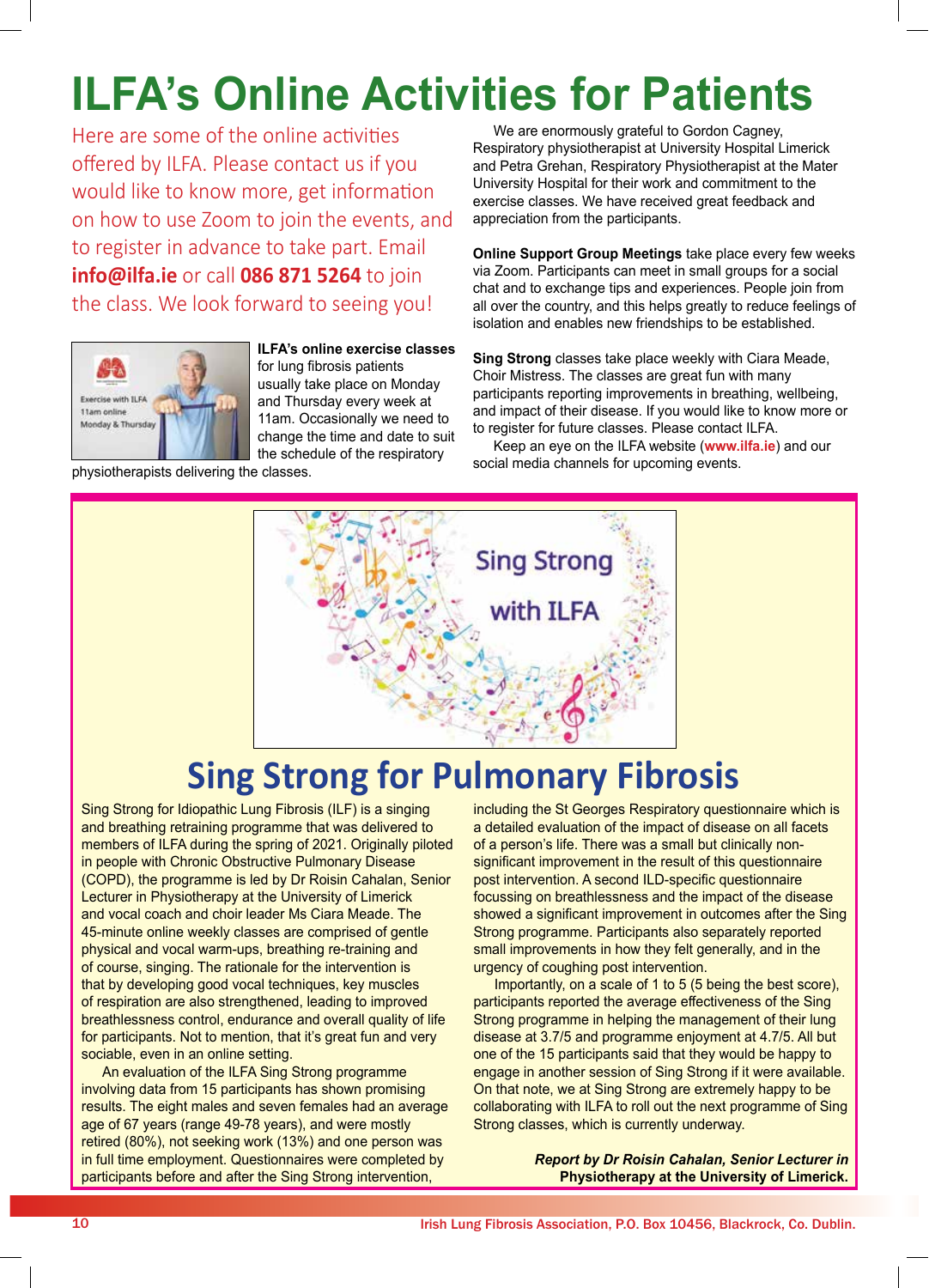

**John Fitzgerald, Mary Madigan, Pat Madigan and Fiona Fitzgerald, winners of the team event with Sally Brennan.**



**Margaret Gallagher and Eileen Walsh relaxing on Carmel's seat.**



**Visiting team from Wexford Golf Club - Sally O'Neill, Osnat Manning, Martina Dempsey and Ann Conway with Sally Brennan.**



**Sally Brennan with Kathleen Walsh who won the 9-hole competition.**

# Classic @ The Castle

"On Saturday 11th September 2021, Waterford Castle Golf Club hosted a special fundraiser in memory of their esteemed former member, Carmel Flynn. Carmel was a founder member and trustee at Waterford Castle Golf Club and served selflessly for 25 years in a variety of roles. Sadly, Carmel passed away in May 2020, having been diagnosed with Pulmonary Fibrosis in 2019. The Classic @ The Castle golf event raised €21,000 in total and all proceeds went to the **Irish Lung Fibrosis Association and Waterford Hospice**, both very worthy charities who supported Carmel during her illness.

There was huge interest in the open four-person classic with any combination of ladies and gents allowed to play. Fifty teams took part on the day with the first team out at 8am. We also had more than 30 playing the 9-hole singles competition.

In conjunction with the golf classic, a Mega-Draw was organised which was greatly supported. The prizes for the golf classic and draw were exceptional and were all donated by very generous sponsors. Prizes included fourballs in some of Ireland's best golf courses, short breaks in some of Ireland's nicest hotels and the very best of Waterford Whiskey to mention but a few.

The good weather really added to the special occasion and there was a fantastic atmosphere around the clubhouse all day long. Carmel's brother Oliver came over in the afternoon and was delighted to meet so many of Carmel's friends. Without a doubt the Classic @ The Castle on September 11th in memory of Carmel was the highlight of the year for Waterford Castle Ladies' Club - a fitting tribute to Carmel who was such a dedicated club member and a wonderful friend to so many.

The Ladies Club at Waterford Castle Golf Club would like to thank everyone who sponsored prizes, tee boxes and greens. Also, many thanks to those who helped on the day and made it such an enjoyable occasion for members and visitors alike. A special thank you to Val Kennedy and the pro shop team who helped us in so many ways and contributed hugely to the success of the day. We would also like to thank Seamus Walsh, owner of Waterford Castle Hotel and Golf Resort, for his generosity in making the golf course available for this very special event."

*Report by Sally Brennan*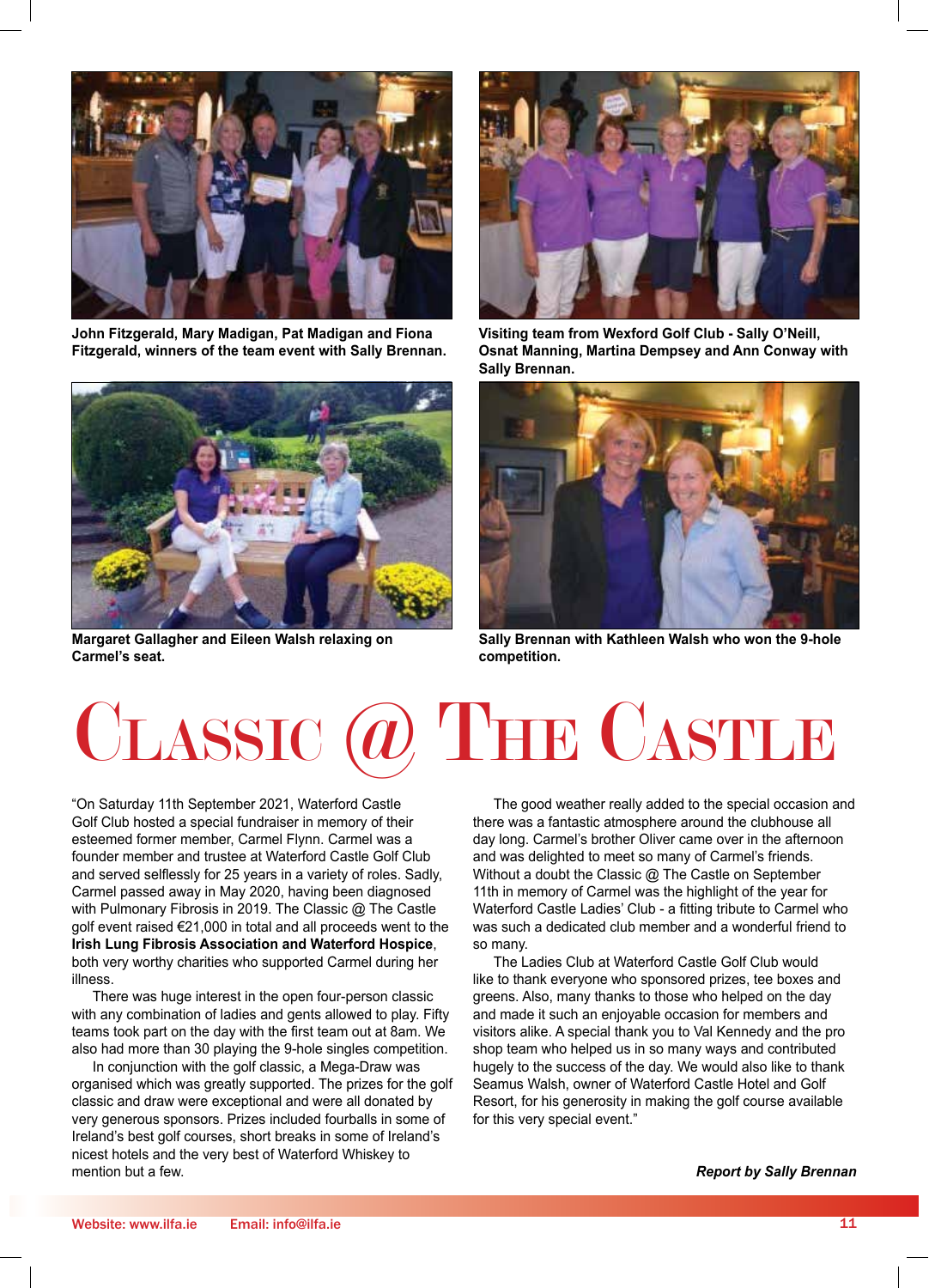

**Right: First team out at 7.50am representing the pro shop Frankie, Gavin, Val and Brian pictured with Sally and Karen. Left: Bridget and Sheelagh with Carmel's brother Oliver.**

#### **Cheque Presentation**

**Liam Galvin, ILFA Director, attended a cheque presentation on Saturday 6th November with Sheelagh Browne and Sally Brennan of the Classic @TheCastle in Waterford.** 

**In September 2021, Waterford Castle Golf Club hosted a special fundraiser in memory of their esteemed former member, Carmel Flynn. The event raised a fantastic sum of money that was shared between ILFA and Waterford Hospice. ILFA was thrilled to receive €10,500 from the organisers and we are enormously grateful to Sally Brennan and the team at Waterford Castle Golf Club for their help and wonderful support.** 



**Liam Galvin (ILFA Director) accepting a fundraising cheque from Sheelagh Browne and Sally Brennan.**

#### **VHI Women's Mini Marathon**



**Siobhan Fagan after completing her 10k challenge.**

Siobhan Fagan, a nurse from Connolly Hospital in Dublin took part in the VHI Women's Mini Marathon in memory of her friend and colleague Christine Ormsby McCarthy. Siobhan kindly fundraised for ILFA and told us "It was an emotional but lovely day. Thank you for your help and support." Congratulations Siobhan and sincere thanks for your support.



**Margaret McIver, Rosemary Wilson, and Lisa McGowan. Rita O'Regan after their mini marathon.**

Congratulations to three of our most loyal fundraisers; Margaret McIver, Rosemary Wilson, and Rita O'Regan who took part in the Women's Mini Marathon on Sunday 19th September in Dublin in aid of ILFA. Each year, we're always delighted to see these great friends taking on the 10k challenge in their ILFA t-shirts. Huge thanks from all of us!



Congratulations to Lisa McGowan in Roscommon who took part in the VHI Women's Mini Marathon 2021 to raise funds for the Irish Lung Fibrosis Association. Thanks to Lisa for her wonderful support in 2021 and in previous years.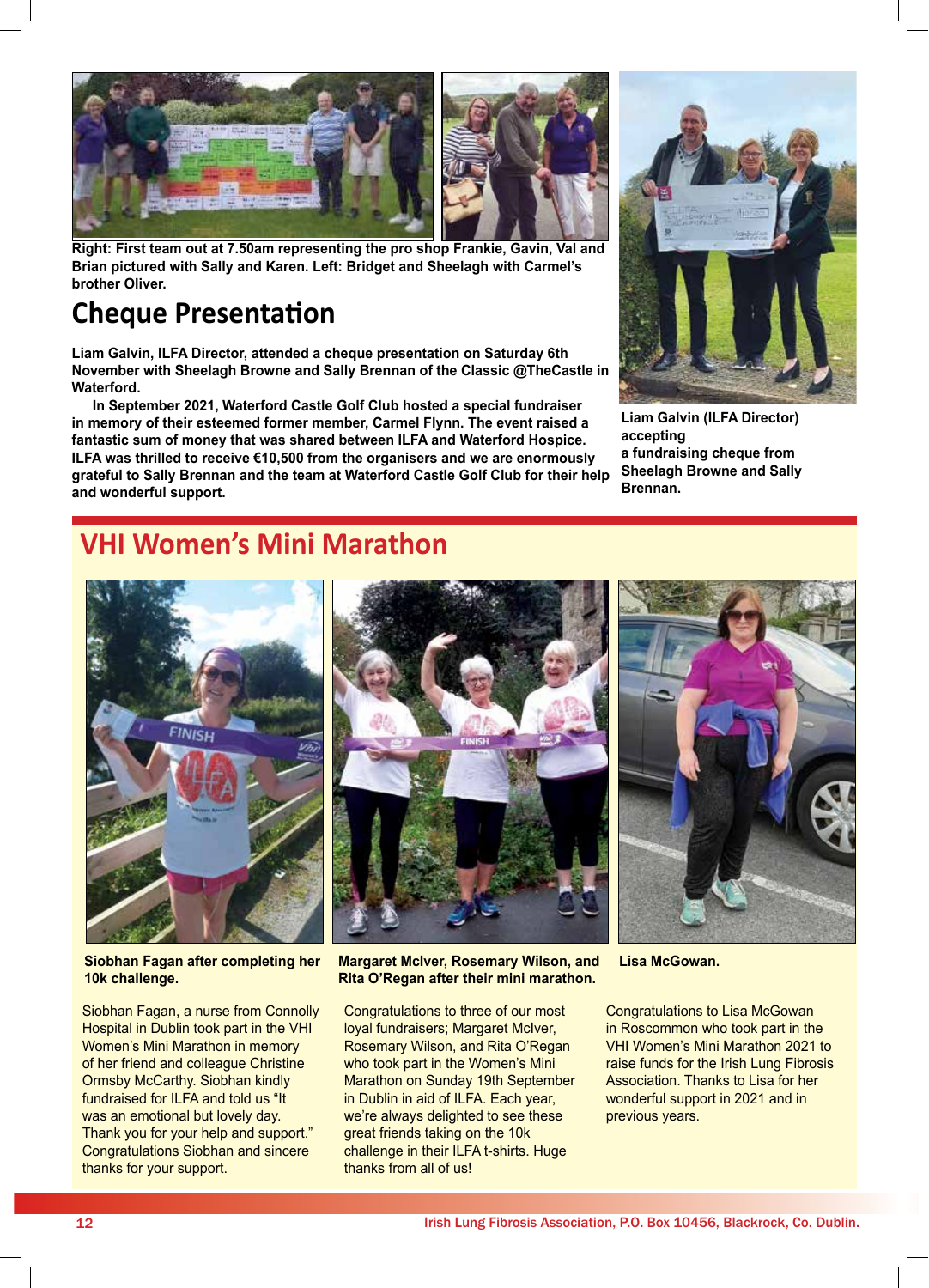#### **Cork Mini Marathon**



Congratulations to the ladies who participated in the Cork Echo Mini Marathon on Sunday 19th September. The team was led and inspired by Irene McGrath who received a lung transplant in 2020. Irene was joined by her family members; Valerie Daly, Anna-Marie Kavanagh, Gina O' Sullivan, Eleanor Kavanagh, Emma Daly, Sarah Sheehan and Deirdre Kavanagh. The ladies were cheered on by members of the Cork Pulmonary Fibrosis Support Group. Well done and sincere thanks from everyone at the Irish Lung Fibrosis Association.

Mary Gamble and Gladys Seymour also took part in the Cork mini marathon to raise funds for ILFA. We are very grateful to Mary and Gladys for their great support.

#### **Media Coverage**

Irene McGrath's remarkable story featured in the Cork Echo in September 2021 and helped raise valuable awareness about pulmonary fibrosis and the importance of organ donation and transplantation. Irene was diagnosed with scleroderma in her 30's and this auto-immune disease subsequently led to pulmonary fibrosis. In the article written by Maeve Lee, Irene explained that she required oxygen and was on the waiting list for a lung transplant for four years. Thankfully Irene received a

double lung transplant in 2020 and hasn't looked back since.

Irene expressed enormous gratitude to her donor and their family along with her "fantastic" husband, family, and friends and all those who sent her cards and best wishes. Irene decided to take on the challenge of the Cork Echo mini-marathon with family and friends and said "It's just a new lease on life. It's being able to do walk and jog hopefully, 6k on Sunday, but it's something I wanted to do to prove I can do it and to give something back to ILFA." She described the work of ILFA as "pure amazing". Irene was joined by her sisters Gina O'Sullivan, Valerie Daly and Annamarie Kavanagh, sister-in-law Deirdre Kavanagh, and nieces Emma Daly and Sarah Sheehan. Photos of Irene and her team are reprinted courtesy of the Irish Examiner. No doubt Irene will have inspired many, many people with her recovery and enthusiasm to take part in the Cork mini-marathon following her life-saving double lung transplant surgery.

Earlier in the summer Irene sent us in some photos following a trip to Skellig Michael with her family. Irene climbed the 600 steps, less than 1 year after her lung transplant, and met Keith Duffy (Boyzone fame) on the trip. She asked for his consent to share his photo in the ILFA newsletter, so we're delighted to oblige!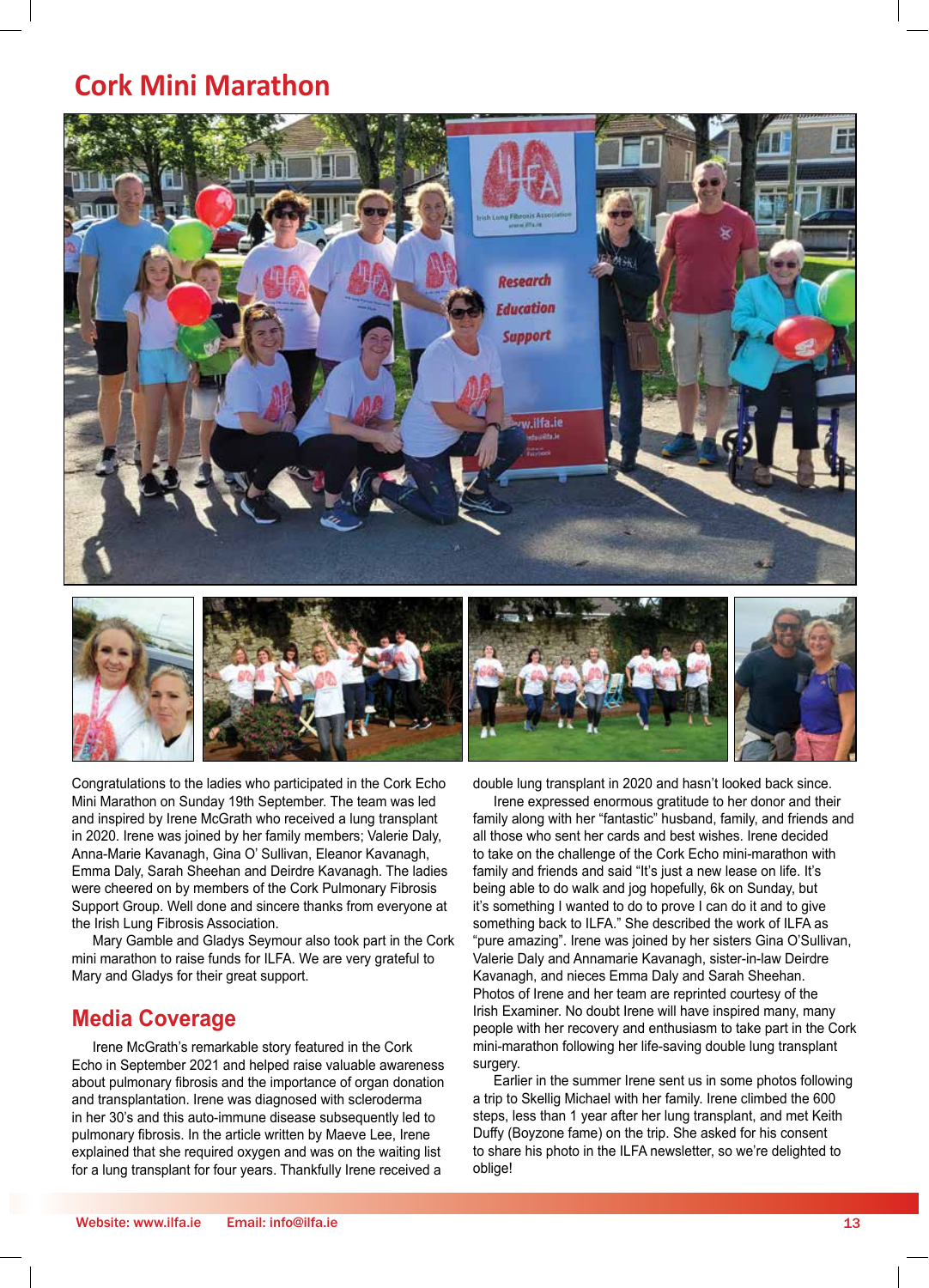# **Fundraising Round Up**

The ILFA committee would like to extend our sincere thanks to everyone who supported our work in 2021 through volunteering, fundraising, donations, and support. This year was especially challenging as many fundraising activities were cancelled or moved online resulting in a reduced income from fundraising activities compared to previous years. We were blessed to have 3 major fundraising events in 2021 that significantly buoyed our finances.

**Remembrance Walk for Christine McCarthy** was organised by staff from the Theatre Department at Connolly Hospital in March 2021. This special fundraiser enabled Christine's friends and family to unite virtually to celebrate her life on her one-month anniversary. They raised an incredible €13,762.62 for ILFA.

**Pedal the Perimeter of Ireland Cycling Challenge** with the Dublin Minor Footballers and Management Team took place in April 2021 and helped raise great awareness of lung fibrosis. This great fundraiser raised over €10,600 for ILFA.

**Classic @TheCastle** was organised by Sally Brennan of the Waterford Castle Golf Club and took place in September 2021. ILFA was thrilled to receive €10,500 from the organisers and Waterford Hospice also benefitted from the proceeds of this event.

ILFA also received valuable **donations via Facebook Fundraising**, and we would like to thank everyone who held a birthday fundraiser and those who donated to ILFA over the year. We are humbled to have support from amazing individuals and groups who are committed to fundraising and raising awareness of lung fibrosis. Their hard work ensures ILFA can fulfil our aims of research, education and support for lung fibrosis and continue to help patients, families, and healthcare professionals. **Please contact ILFA if you have any fundraising ideas or would like to make a donation.** 

### **Inspired Painting by Matt Cullen**



Matt Cullen is a talented artist living in Dublin and known to many people within the ILFA community. Matt recently made a kind donation of €200 to ILFA following the sale of one of his paintings entitled "For peat's sake it is the end of the line!" An image of Matt's impressive painting is included here

with kind permission from the new owner of the artwork. We are very grateful to Matt for his generous donation that will help support our work.

## **IPF Awareness Month at patientMpower**



Sincere thanks to the team at patientMpower for their kind donation to ILFA following their staff fundraising walks to mark Idiopathic Pulmonary Fibrosis Awareness Week in Europe. Megan Kerr contacted ILFA with a short report and some photos of her patientMpower colleagues. "IPF awareness month took place globally in September 2021 and the patientMpower team showed their support by taking part in a virtual walk across all corners of the globe, sharing important facts about Pulmonary Fibrosis on their social channels throughout the month of September and donating to some amazing IPF support groups, which included the Irish Lung Fibrosis Association."

## **West Kerry Tractor Run**





The third West Kerry Tractor Run/Mórchuaird Tarracóra Chorca Dhuibhne was led in style by the irrepressible Seamus Devane in his 'popemobile, along the highways and byways of the peninsula on Sunday 28th November. As well as raising much needed funds for our chosen charities (West Kerry Community Hospital, Gairdín Mhuire & ILFA), it raised the hearts of many to see so much incredible community spirit on show.

The organisers would like to pay particular thanks to John Liston and his staff at Dingle Eco Farm, Joe Dwyer, the Garda Síochána, The Marina Inn, and Dingle Chamber of Commerce. The meitheal of stewards who directed traffic at every junction along the route, in the rain, to ensure the convoy passed through safely deserve a special mention. So many offered their time to help that we were running out of jobs for them!

The event would not happen without the farmers and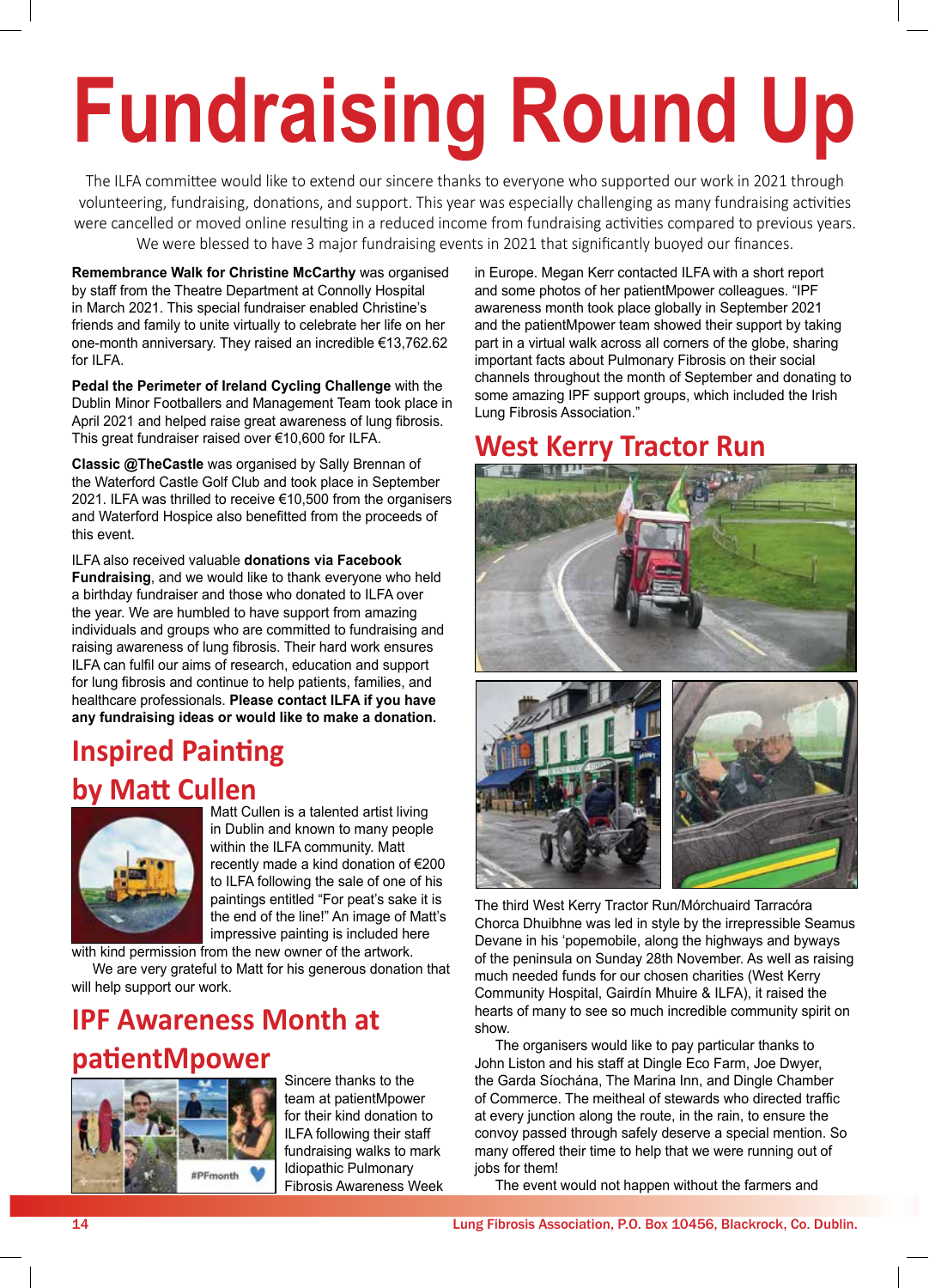contractors who travelled from all over the locality to take part.<br>Huge thanks to the one hundred individuals who showed up<br>(especially the hardy souls on the vintage tractors) despite<br>the fog and rain. Thanks also to all Huge thanks to the one hundred individuals who showed up (especially the hardy souls on the vintage tractors) despite the fog and rain. Thanks also to all the photographers, videographers and journalists who have advertised and highlighted the event. A final heartfelt thank you to everyone who has donated to the tractor run. Covid has made the past year and a half very difficult for so many, but it does not seem to have affected the overwhelming generosity of the people of Kerry with close to €10,000 being raised so far. Donations are still welcome through the Go Fund Me page or directly into the tractor run credit union account. Míle míle buíochas.

> Credit Union Details IBAN: IE 12 CCHD 99220110 100 136 BIC: CCHD IE 21

*Repot by Sharon O'Sullivan*

#### **Set yourself a challenge for 2022**

If you're setting yourself a fitness challenge or a personal challenge for 2022 and would like to fundraise for ILFA, please get in touch. Perhaps you'll undertake a daily step challenge, start training for a race, marathon, triathlon or commit to 100 days of walking or even a 'dry January'. ILFA will gladly support you and help with fundraising logistics and raising awareness. Best of luck!

#### **Giving in Remembrance**

Thank you to families who requested donations to ILFA in lieu of flowers at the funerals of loved ones to honour their memory. We are always humbled by the capacity of people to think of ILFA at times of deep personal loss. Thank you for your kind support.

#### **Giving in Celebration**

Celebrate your special occasion by asking family and friends to donate instead of buying you gifts. Enjoy your birthday, wedding or special anniversary celebrations knowing you're supporting ILFA's work. Please contact ILFA if you would like information on how we can support you to support us.

#### **Legacy Giving**

A legacy gift or a charitable legacy is a donation left to a charity in an individual's will. If you are making your will or updating it, please consider leaving a legacy gift to ILFA after you have looked after your loved ones. All amounts would be greatly appreciated and will be used to help ILFA continue our work supporting lung fibrosis patients. As an added benefit, all legacy gifts are excluded from inheritance tax. If legacy giving is something you would like to do, please update your will to reflect your decision and ensure that your wishes are carried out in the future. Thank you.

#### **Partnering with ILFA**

There are many ways your company, business, society, sporting body, school, college, or club can be involved in supporting the work of ILFA. We would be delighted to work with organisations of all sizes seeking a charity partner through corporate social responsibility or simply giving back to society to help raise awareness and valuable funds. In return, we will support your campaign with ILFA branded merchandise and fundraising assistance, and will gratefully acknowledge your support online, in print and via social media to recognise your

commitment to charity. Please consider ILFA as a potential partner for the future and help make a difference. Contact ILFA on 086 871 5264 or email info@ilfa.ie for more information.



## **Making a Donation to ILFA**

The Irish Lung Fibrosis Association is the national patient organisation for Lung Fibrosis patients, families and healthcare professionals working in Interstitial Lung Disease. ILFA was founded in 2002 and became a company limited by guarantee in 2003. ILFA is run by a group of dedicated volunteers whose lives have been touched by Lung Fibrosis. The committee is enormously grateful to everyone who fundraises and makes donations to help support our work. If you would like to help, there are several ways to make a secure donation to the Irish Lung Fibrosis Association (ILFA) and we hope you will find a method that is convenient for you. Please ensure you use the correct name for our charity to guarantee that ILFA receives your donation. The Irish Lung Fibrosis Association is **NOT** the same charity as the Irish Lung Foundation.

#### **On-line donations for ILFA**

**Just Giving:**You can donate easily and securely to ILFA directly using your debit or credit card via the online site www.justgiving.com and searching for 'ILFA'. A small percentage fee is applied when using this platform, but donors can choose to pay this to ensure ILFA benefits from 100% of the donation.

**Facebook Fundraising:** ILFA Ireland has been added to Facebook Fundraising making fundraising campaigns easy and secure for ILFA's Facebook friends and followers.100% of donations go to ILFA. **www.facebook.com/fund/ ILFAIreland/**

**Paypal Giving Fund:** ILFA Ireland has been added to Paypal Giving Fund. When you donate to PayPal Giving Fund through this page, 100% of your donation will go to ILFA

https://www.paypal.com/ie/fundraiser/charity/4043546

**Standing order:** Why not consider making a regular contribution of your choice to ILFA using a standing order? A standing order form is available from ILFA or can be downloaded via the website www.ilfa.ie for your convenience. Once completed, the form can be returned to ILFA and forwarded to your bank for processing.

**Bank transfer:** You can transfer money directly to ILFA's Bank Account. Please contact ILFA by calling 086 871 5264 or by emailing info@ilfa.ie for our bank account details.